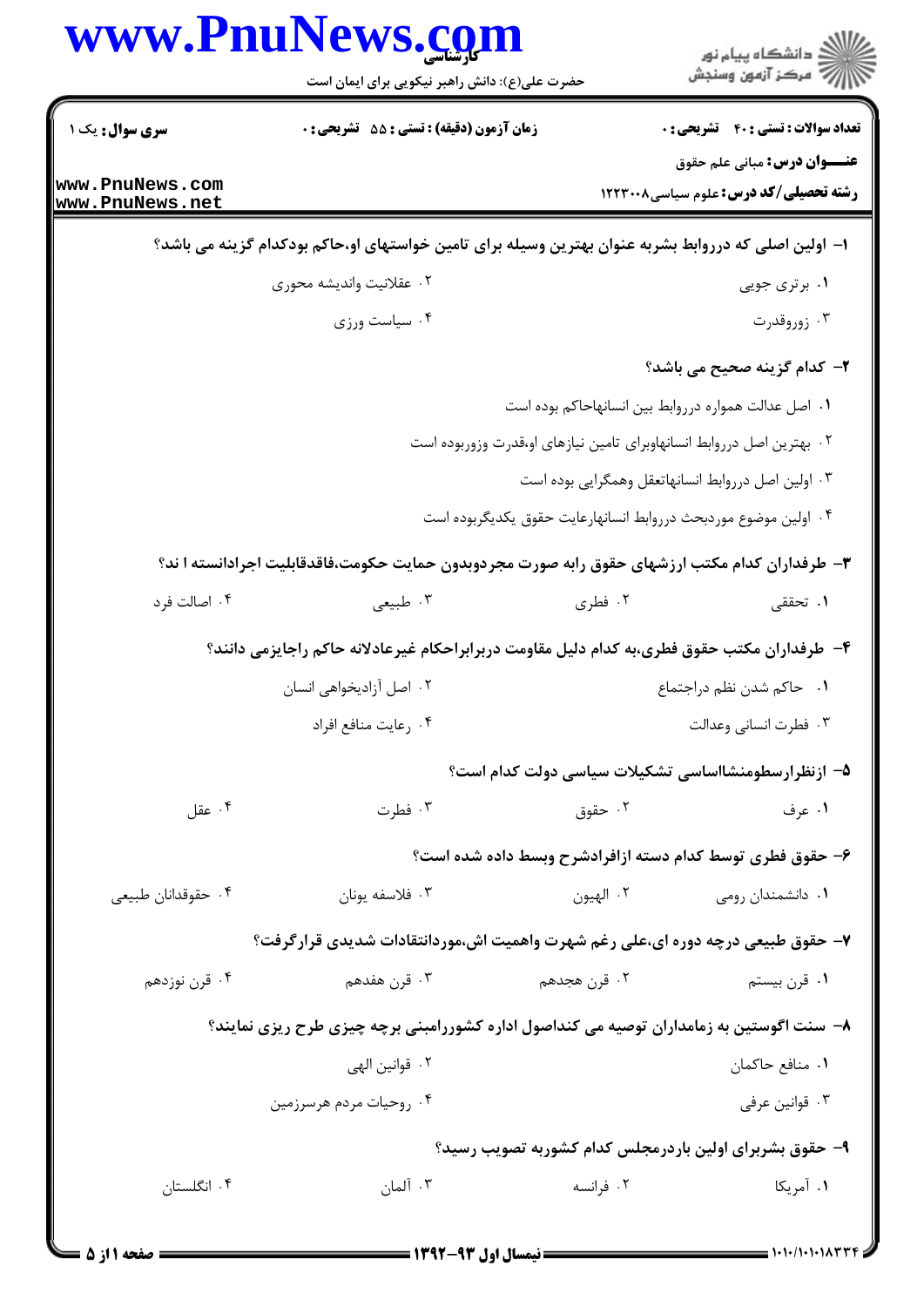|                                    | حضرت علی(ع): دانش راهبر نیکویی برای ایمان است |                                                                                                            | ِ<br>∭ دانشڪاه پيام نور<br>∭ مرڪز آزمون وسنڊش                                       |
|------------------------------------|-----------------------------------------------|------------------------------------------------------------------------------------------------------------|-------------------------------------------------------------------------------------|
| <b>سری سوال : ۱ یک</b>             | زمان آزمون (دقیقه) : تستی : 55 آتشریحی : 0    |                                                                                                            | <b>تعداد سوالات : تستی : 40 - تشریحی : .</b>                                        |
| www.PnuNews.com<br>www.PnuNews.net |                                               |                                                                                                            | <b>عنـــوان درس:</b> مبانی علم حقوق<br><b>رشته تحصیلی/کد درس:</b> علوم سیاسی۱۲۲۳۰۰۸ |
|                                    |                                               |                                                                                                            | ۱۰– واضع اصلی حقوق کدام عنصر می باشد؟                                               |
| ۰۴ قوانين مكتوب                    | ۰۳ نيازبشر                                    | ۰۲ عرف                                                                                                     | ٠. عدالت                                                                            |
|                                    |                                               |                                                                                                            | 11– ظهورافکارپوزیتیویسم مبتنی برکدام موردمی باشد؟                                   |
|                                    | ۰۲ اصول انتزاعی                               |                                                                                                            | ٠١ فرضيات مجرد                                                                      |
|                                    | ۰۴ عناصرذهني وماورايي                         |                                                                                                            | ۰۳ حقایق خارجی ورویدادهای اجتماعی                                                   |
|                                    |                                               | ۱۲– از دید انتقادی،نگاه مکتب تحققی اجتماعی به موضوع حقوق چگونه است؟                                        |                                                                                     |
| ۰۴ علمی ورشدیافته                  | ۰۳ سلسله مراتبي                               | ۰۲ يک بعدي                                                                                                 | ۰۱ چندبعدی                                                                          |
|                                    |                                               | ۱۳– کدام موضوع مکتب تحققی اجتماعی را وادارکرده است تابه جای دولت،اراده عمومی را نیروی الزام آورحقوق بداند؟ |                                                                                     |
| ۰۴ آینده نگری                      | ۰۳ بدبینی                                     | ۰۲ آرمان خواهی                                                                                             | ١. واقع بيني                                                                        |
|                                    |                                               |                                                                                                            | <b>۱۴</b> – نگاه مذهب نسبت به مالکیت خصوصی چگونه است؟                               |
| ۰۴ باذات اسلام مغايراست            | ۰۳ نگرش خاصی ندارد                            | ۰۲ ازآن حمایت می کند                                                                                       | ۰۱ آنراردمی کند                                                                     |
|                                    |                                               | ۱۵– کدام قانون نزدمردم محترم تراست ودولت دراجرای آن موفق خواهدبود؟                                         |                                                                                     |
|                                    | ۰۲ مبتنی برعقل بشرباشد                        |                                                                                                            | ٠١ منطبق بااصول حقوقي باشد                                                          |
|                                    | ۰۴ رعايت عرف راكرده باشد                      |                                                                                                            | ۰۳ منطبق باعدالت اجتماعی باشد                                                       |
|                                    |                                               |                                                                                                            | ۱۶– کدام گزینه صحیح می باشد؟                                                        |
|                                    | ۰۲ وظیفه مردم حفظ آزادیهای موجوددرجامعه است   |                                                                                                            | ۰۱ حاکمیت متعلق به دولت است                                                         |
|                                    | ۰۴ حاکمیت متعلق به ملت است                    |                                                                                                            | ۰۳ حاکمیت هدیه الهی وطبیعی می باشد                                                  |
|                                    |                                               |                                                                                                            | ۱۷– حقوق اساسی انسانهادرکدام موردمتبلورشده است؟                                     |
|                                    | ٠٢ معاهده وستفالياواحترام به حاكميت دولتها    |                                                                                                            | ٠١ دراعلاميه آزادي واستقلال آمريكا                                                  |
|                                    | ۰۴ دراعلاميه حقوق بشروانقلاب كبيرفرانسه       |                                                                                                            | ۰۳ دراعلامیه دموکراسی وآزادیخواهی انگلستان                                          |
|                                    |                                               | ۱۸– ظهورحکومتهای فاشیستی وکمونیستی از آثارافراطی کدام موردبه شمارمی رود؟                                   |                                                                                     |
| ۰۴ تدبیرحقوقی                      | ۰۳ دفاع اجتماعی                               | ۰۲ دفاع حقوقی                                                                                              | ٠١. نظم اجتماعي                                                                     |
|                                    |                                               | ۱۹– الهیون معتقدندکه حکومتهابایدبه دست کدام گروههاسپرده شود؟                                               |                                                                                     |
| ۰۴ سياسيون                         | ۰۳ نخبگان                                     | ۰۲ فلاسفه                                                                                                  | ٠١. روحانيون                                                                        |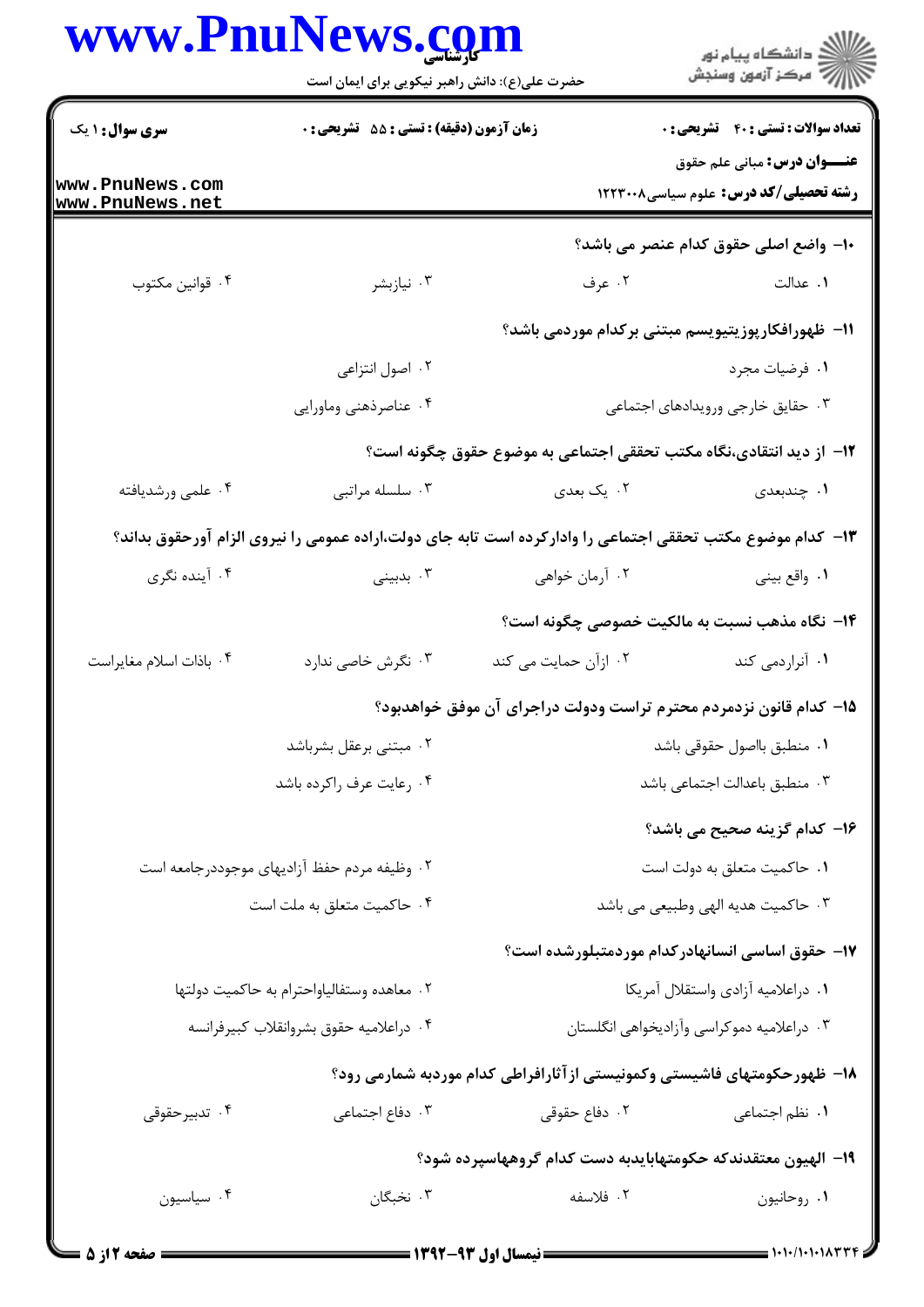| www.PnuNews.com                                     | حضرت علی(ع): دانش راهبر نیکویی برای ایمان است |                  | ڪ دانشڪاه پيام نور<br>پ <sup>ر</sup> مرڪز آزمون وسنڊش                                                                        |
|-----------------------------------------------------|-----------------------------------------------|------------------|------------------------------------------------------------------------------------------------------------------------------|
| <b>سری سوال : ۱ یک</b>                              | زمان آزمون (دقیقه) : تستی : 55 آتشریحی : 0    |                  | <b>تعداد سوالات : تستی : 40 - تشریحی : 0</b>                                                                                 |
| www.PnuNews.com<br>www.PnuNews.net                  |                                               |                  | <b>عنـــوان درس:</b> مبانی علم حقوق<br><b>رشته تحصیلی/کد درس:</b> علوم سیاسی1۲۲۳۰۰۸                                          |
|                                                     |                                               |                  | +۲- حاکمیت سلطه کدام زمینه راشامل می شودکه یک حکومت درداخل یک کشورودرروابط بین المللی از آن برخورداراست؟                     |
| ۰۴ سیاسی_اجتماعی                                    | ۰۳ اداری_سیاسی                                | ۰۲ اداری_ فرهنگی | ۰۱ سیاسی_اقتصادی                                                                                                             |
|                                                     |                                               |                  | <b>۲۱</b> - قابلیت اجرایی حقوق بستگی به کدام موضوع دارد؟                                                                     |
| ۴. ظرفيت اجتماع                                     | ۰۳ ضمانت اجرایی                               | ۰۲ نوع وماهيت آن | ١. مجريان أن                                                                                                                 |
|                                                     |                                               |                  | ٢٢- اخلاق وحقوق ازچه نظربايكديگراختلاف دارند؟                                                                                |
|                                                     | ۰۲ منشاء وأرمان                               |                  | ٠١ ماهيت ،هدف وأرمان                                                                                                         |
|                                                     | ۰۴ منشاء،هدف وضمانت اجرا                      |                  | ۰۳ ضمانت اجرایی واصول                                                                                                        |
|                                                     |                                               |                  | ۲۳– مجموعه مقررات،قوانین وقراردادهایی که روابط بین اتباع کشورهای مختلف راموردبحث قرارمی دهد،در تعریف کدام گزینه<br>آمده است؟ |
|                                                     | ۰۲ حقوق مدنی                                  |                  | ٠١ حقوق بين الملل عمومي                                                                                                      |
|                                                     | ۰۴ حقوق عمومی داخلی                           |                  | ٠٣ حقوق بين الملل خصوصي                                                                                                      |
|                                                     |                                               |                  | ۲۴– کدام یک ازشاخه های حقوق کلیه روابط خصوصی افراد از بدو تولد تا فوت رادربر می گیرد و درحکم حقوق مادر است؟                  |
| ۰۴ حقوق اساسی                                       | ۰۳ حقوق مدنی                                  | ۰۲ حقوق خصوصی    | ۰۱ حقوق عمومی                                                                                                                |
|                                                     |                                               |                  | ۲۵– مفهوم فقه ازنظرلغوی درکدام گزینه آمده است؟                                                                               |
|                                                     | ۰۲ فهم ودرک قرآن                              |                  | ٠١. استنباط واستنتاج احكام اسلام                                                                                             |
|                                                     | ۰۴ فهم و درک مسائل                            |                  | ۰۳ استنباط واستنتاج علوم ديني                                                                                                |
|                                                     |                                               |                  | ۲۶–۔موضوع کدام علم تشخیص اخبارصحیح ازسقیم می باشد؟                                                                           |
| ۰۴ اجتهاد                                           | ۰۳ درایه                                      | ۰۲ اصول          | ۰۱ منقول                                                                                                                     |
|                                                     |                                               |                  | <b>۳۷</b> - کدام یک ازگزینه های زیر صحیح است؟                                                                                |
| ۰۲ اجماع ازنظراصطلاحی به معنی عزم واتفاق برامری است |                                               |                  | ۰۱ قانون درمعنی عمومی تر یعنی مقررات حاکم بریک کشور                                                                          |
|                                                     | ۰۴ عقل درنزدعلمای امامیه جایگاهی ندارد        |                  | ۰۳ سنت ازنظرلغوي به معنى روش وطريقه است                                                                                      |
|                                                     |                                               |                  | ۲۸– درقوانین کدام یک ازلحاظ اهمیت،دراولویت قرارمی گیرد؟                                                                      |
| ۰۴ آیین نامه ها                                     | ۰۳ مصوبات هيات دولت                           | ۰۲ قانون اساسی   | ۰۱ قوانین عادی                                                                                                               |
|                                                     |                                               |                  |                                                                                                                              |

 $\blacksquare$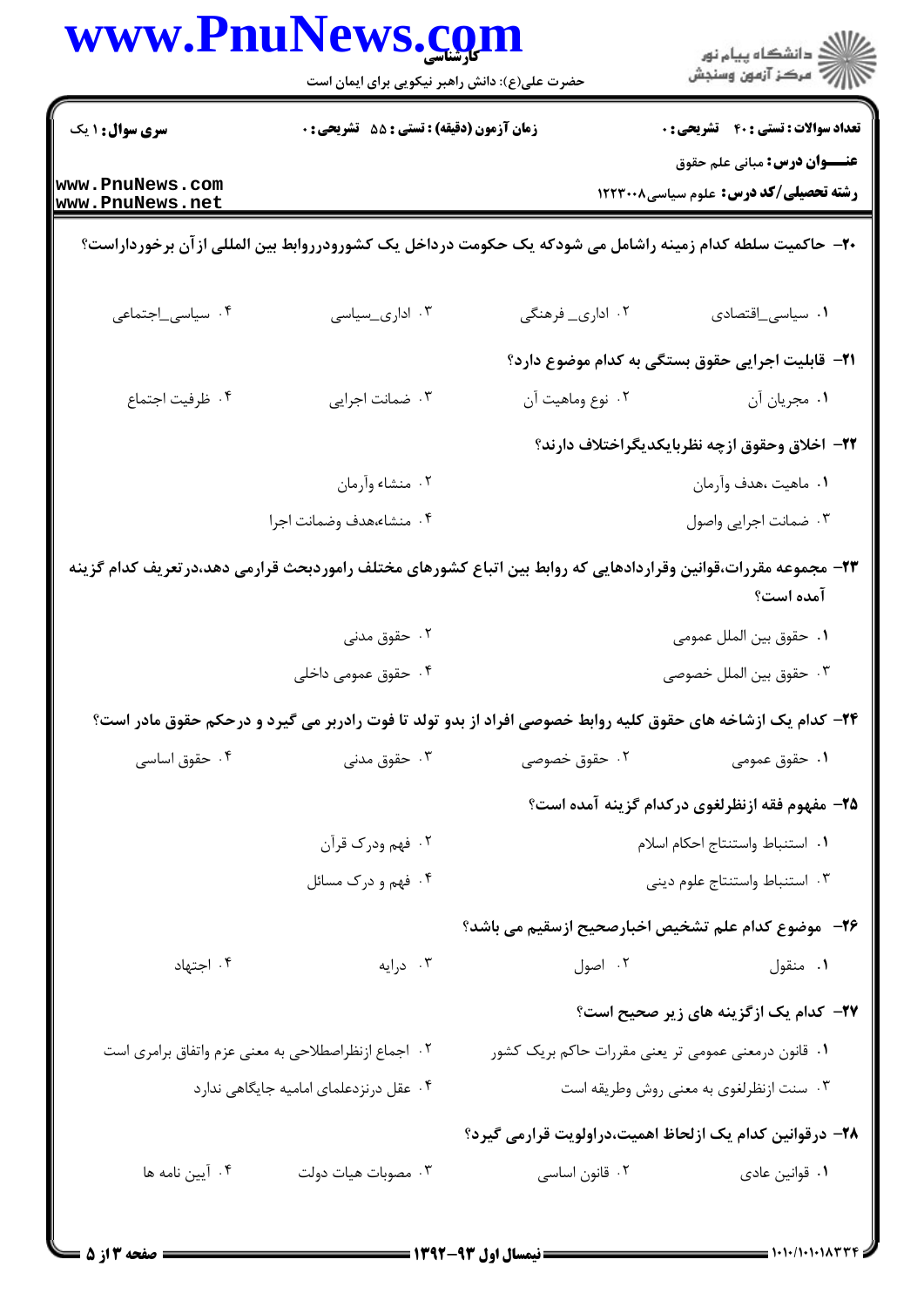|                                    | www.PnuNews.com<br>حضرت علی(ع): دانش راهبر نیکویی برای ایمان است |                     | ر<br>دانشڪاه پيام نور)<br>ا∛ مرڪز آزمون وسنڊش                                                                                                                         |
|------------------------------------|------------------------------------------------------------------|---------------------|-----------------------------------------------------------------------------------------------------------------------------------------------------------------------|
| <b>سری سوال : ۱ یک</b>             | زمان آزمون (دقیقه) : تستی : 55 آتشریحی : 0                       |                     | <b>تعداد سوالات : تستی : 40 - تشریحی : 0</b>                                                                                                                          |
| www.PnuNews.com<br>www.PnuNews.net |                                                                  |                     | <b>عنـــوان درس:</b> مبانی علم حقوق<br><b>رشته تحصیلی/کد درس:</b> علوم سیاسی1۲۲۳۰۰۸                                                                                   |
|                                    |                                                                  |                     | ۲۹- درصورت اختلاف بین مجلس شورای اسلامی وشورای نگهبان،داوری برعهده کدام مورد می باشد؟                                                                                 |
|                                    | ٠٢ مجمع تشخيص مصلحت نظام                                         |                     | ۰۱ رهبری                                                                                                                                                              |
|                                    | ۰۴ رییس جمهور                                                    |                     | ۰۳ مجلس خبرگان                                                                                                                                                        |
|                                    |                                                                  |                     | ۳۰– طبق ماده ۲قانون مدنی،قوانین چندروزپس ازانتشاردرسراسرکشورلازم الاجرا می باشند؟                                                                                     |
| ۰۴ ۲۵روز                           | ۰۰ ۲۰روز                                                         | ۰۲ ۱۵روز            | ۰۱ ۳۰ روز                                                                                                                                                             |
|                                    |                                                                  |                     | ٣١- خاتمه يک قانون برحسب کدام موردبه صورمختلف مثل ابطال ،نسخ وعدم اجراي قانون بروزمي کند؟                                                                             |
| ۰۴ نوع وماهيت قوانين               | ۰۳ نوع واراده مقام صالح                                          | ۰۲ قوانین مصوب جدید | ٠١ مقتضيات وشرايط                                                                                                                                                     |
|                                    | ۰۲ برای اصلاح به مجلس بازمی گرداند                               |                     | ۳۲– درسیستم قانون اساسی ما،درصورت تناقض قانون مصوب مجلس شورای اسلامی باقانون اساسی یامقررات شرع،شورای<br>نگهبان چه اقدامی صورت می دهد؟<br>٠١. أن را ابطال ولغو مي كند |
|                                    | ۰۴ بامجلس شورای مشورتی تشکیل می دهد                              |                     | ۰۳ به مجمع تشخیص مصلحت ارجاع می دهد                                                                                                                                   |
|                                    |                                                                  |                     |                                                                                                                                                                       |
|                                    | ۰۲ صریح،اعتباری وتوسط مقام صلاحیتدار                             |                     | ٣٣- انواع نسخ قانون دركدام گزينه آمده است؟<br>۰۱ اعتباری،صریح وضمنی                                                                                                   |
|                                    | ۰۴ اعتباری،ضمنی وبه خودی خود                                     |                     |                                                                                                                                                                       |
|                                    |                                                                  |                     |                                                                                                                                                                       |
|                                    |                                                                  |                     | ۰۳ صریح،ضمنی و به خودی خود                                                                                                                                            |
|                                    |                                                                  |                     | ۳۴– کدام موردمی تواندقانون اساسی رانسخ کند؟                                                                                                                           |
|                                    | ۰۲ هیئت دولت<br>۰۴ شورای نگهبان                                  |                     | ۰۱ مجلس شورای اسلامی<br>۰۳ مقام واضع قانون اساسي                                                                                                                      |
|                                    |                                                                  |                     | ۳۵– کدام یک درحقیقت مفهوم مخالف قاعده عطف به ماسبق نشدن قانون است؟                                                                                                    |
|                                    | ۰۲ مطرح کردن اجرا و اثرقانون نسبت به آینده                       |                     | ۰۱ مطرح کردن اجرا و اثرقانون نسبت به گذشته                                                                                                                            |
|                                    | ۰۴ اجرایی کردن قانون وارزیابی اثرات آن                           |                     | ۰۳ قاعده مندکردن اجرای قانون واثرگذاری آن                                                                                                                             |
|                                    |                                                                  |                     | ۳۶- کدام موردموجب می گرددکه اتباع یک کشوردرهرکجاکه هستندتابع مقررات کشورمتبوع خود باشند؟                                                                              |
|                                    | ۰۲ اصل درون مرزی                                                 |                     | ۰۱ اصل برون مرزی                                                                                                                                                      |